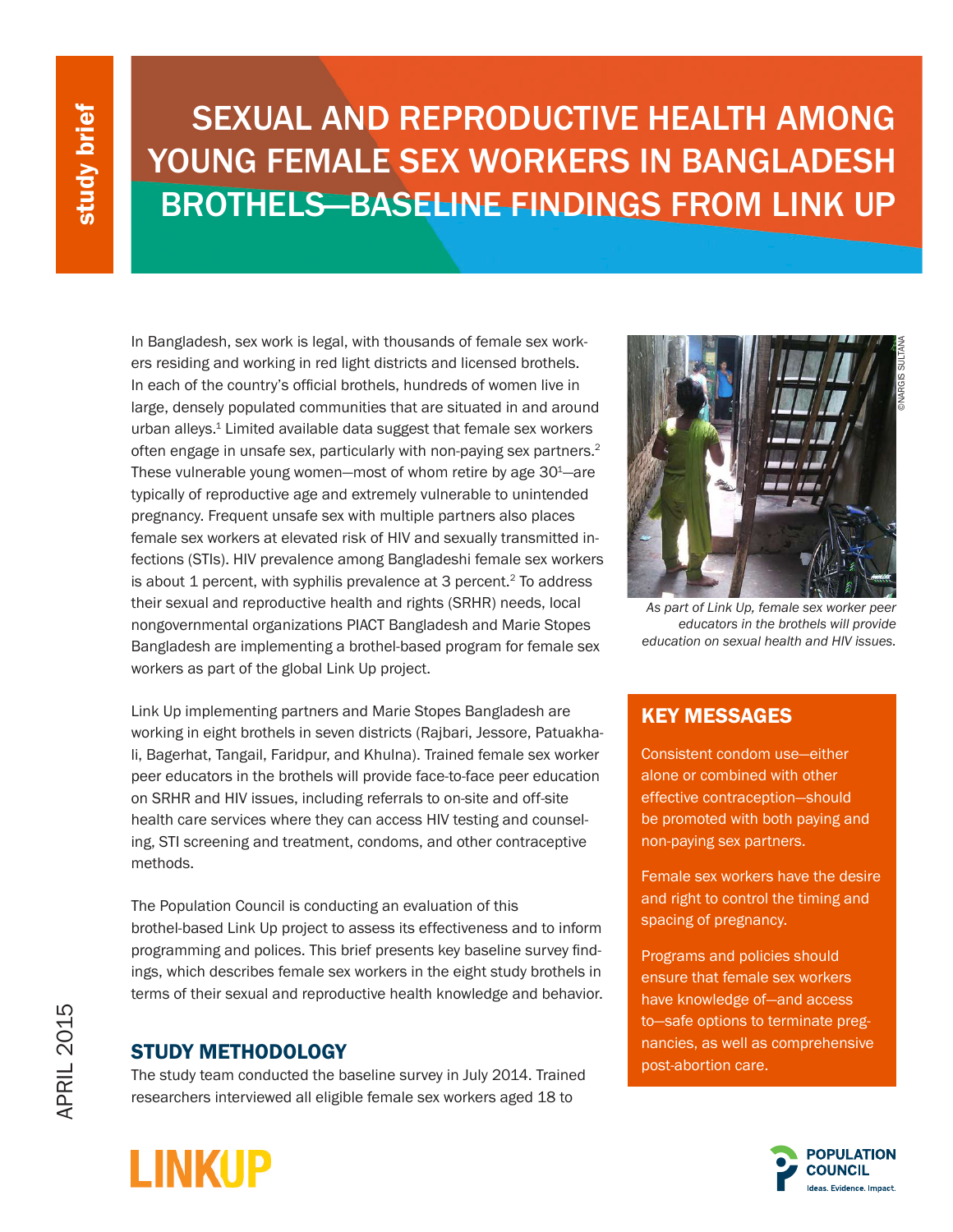24, who were currently living in the brothels, and who had sold sex in the past three months. A total of 1,071 female sex workers were recruited. The face-to-face interviews consisted of closed-ended questions on sociodemographic characteristics, use of family planning, knowledge of HIV, condom use at last sex, consistent condom use in the past 30 days, HIV testing, and STI symptoms.

## STUDY POPULATION

As shown is Table 1, participants had a median age of 21 years, about half (51 percent) had no education, and one-third had primary education. About 40 percent of the female sex workers reported currently having a primary male sexual partner (husband or boyfriend). Nearly three-quarters of the participants had no children, 23 percent had one child, and 4 percent had more than one child.

## KEY FINDINGS

#### *Client volume*

All female sex workers had sold sex in the previous seven days, reporting a median of 20 clients. Although 40 percent said that they had a primary, intimate partner, only 14 percent of them reported having sex with non-paying clients in the past 30 days.

### *Reproductive history and family planning*

Over half of participants reported that they had ever been pregnant. Twenty-six women (2 percent) reported

#### TABLE 1 STUDY POPULATION (N=1,071)

| <b>VARIABLE</b>                                                | <b>TOTAL % (N)</b>                   |
|----------------------------------------------------------------|--------------------------------------|
| Age [Median (min-max)]                                         | 21 (18.24)                           |
| Education<br>No education<br>Primary<br>Above primary          | 50.9(545)<br>32.6 (349)<br>16.5(177) |
| Marital status<br>Never married<br>Married<br>Divorced/widowed | 52.8(565)<br>5.9(63)<br>41.4 (443)   |
| # years living in the brothel [Median (IQR)]                   | 2.0(1.5)                             |
| Had a primary partner<br>No<br>Yes                             | 60.6 (649)<br>39.4 (422)             |
| Age started selling sex [Median (IQR)]                         | 17.0 (14,19)                         |

that they were currently pregnant. More than half (56 percent) stated that they wanted to have another child at some point in the future, among whom 33 (6 percent) wished to get pregnant "soon/now."

Among those women with need for family planning (n=976)—which excludes those who had not had sex in the past 90 days, who were currently pregnant, unable to get pregnant, or who wished to get pregnant "soon/ now,"—the vast majority (n=955, 98 percent) reported using some method to prevent pregnancy. Ninety-two percent reported using male condoms, but less than half used them consistently, as discussed previously. Sixty percent reported using non-barrier modern contraceptive methods, the most common of which were the pill (44 percent) and injectable (15 percent) (Table 2). About 7 percent reported ever having used emergency contraceptive pills and 92 percent felt confident they could obtain contraceptives if needed.

#### *Menstrual regulation and abortion*

Induced abortion is illegal in Bangladesh except when performed to save a woman's life<sup>3</sup>; however, menstrual regulation (MR) procedures are permissible in order to induce menstruation among women who think they may be pregnant. Government-approved MR providers can perform the procedure up to 10 weeks after

#### TABLE 2 CONTRACEPTIVE USE\*

| <b>VARIABLE</b>                                                 | N(% )                    |
|-----------------------------------------------------------------|--------------------------|
| Any contraceptive method (n=976)                                | 955 (97.8)               |
| Any modern method (n=976)                                       | 953 (97.6)               |
| Method mix among family planning users (n=955)**<br>Male condom | 881 (92.0)               |
| Female condom                                                   | 9(0.9)                   |
| Any non-barrier modern method***<br>Pill                        | 580 (60.0)<br>418 (43.7) |
| Injectable                                                      | 148 (15.2)               |
| Implant<br>Intrauterine device                                  | 14(1.5)<br>1(0.1)        |
| Female sterilization                                            | 4(0.4)                   |
| Male sterilization                                              | 0(0.0)                   |
| Fertility awareness methods                                     | 1(0.1)                   |
| Lactational amenorrhea method                                   | 3(0.3)                   |
| Withdrawal                                                      | 25(2.6)                  |

\*Among those who had had sex in the past 90 days, were able to get pregnant, not currently pregnant, and did not wish to get pregnant "soon/now" (n=976).

\*\* Respondents could select more than one method

\*\*\*Non-barrier modern methods include the pill, injectable, intrauterine device, female sterilization, or male sterilization.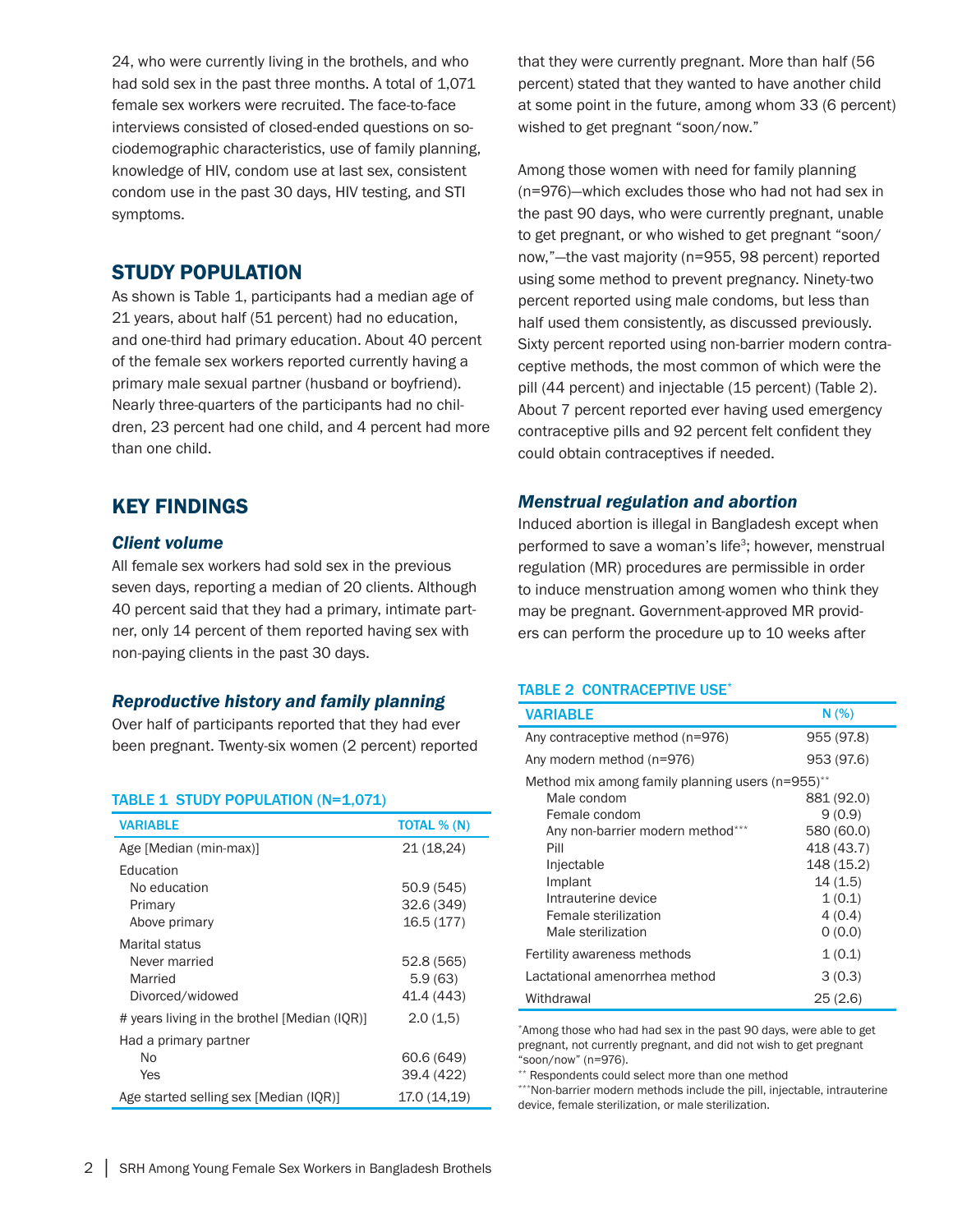a missed period, using a MR medication regimen or surgical procedures.<sup>4</sup> Among those who had ever been pregnant, 48 percent reported having had any kind of abortion (whether MR or an induced abortion at more than 10 weeks gestation). About 18 percent of participants reported ever having had an MR using medication (typically misoprostol, at less than 10 weeks gestation); 14 percent reported having had a surgical MR (typically using manual vacuum aspiration, at less than 10 weeks gestation); and 19 percent reported having had an induced abortion (more than 10 weeks). Among those participants who had ever terminated a pregnancy, 42 percent experienced complications that required postabortion care.

#### *HIV knowledge*

About 92 percent knew that HIV can be transmitted through having unprotected sex; 30 percent through sharing needles and syringes; 20 percent through blood transfusion; and 7 percent through mother-to-child transmission.

#### *Condom use*

The majority of female sex workers (92 percent) stated they used condoms the last time they had sex with a paying client. However, just 54 percent reported consistent condom use with paying clients in the past 30 days, defined as always using condoms during that time. With non-paying sex partners, 40 percent reported condom use at last sex, and 15 percent reported consistent use in the past 30 days (Figure 1).



\*Always used condoms in the past 30 days

Only 20 percent of women perceived that they were at high risk of HIV infection (stating that they were likely or highly likely to acquire HIV). Among those who had a low self-perceived risk of getting HIV, most felt this way because they used condoms with partners that they do not trust (90 percent), and 70 percent said they were at low risk because they always used condoms.

### *HIV testing*

Less than half of participants (45 percent) had ever tested for HIV, and 31 percent had been tested at least once in the past 12 months. Of those who tested in the past 12 months, 88 percent received the test result at the last test. Researchers did not request that participants divulge their test results. Among those who had never been tested, the most frequently stated reason for not having tested for HIV was that they felt "healthy/not sick" (79 percent). Among those who had never tested, 37 percent said they knew a place in the community where they could get tested (Figure 2).

### *STI symptoms*

Interviewers asked participants if they had experienced various symptoms associated with STIs in the past six months. The most commonly reported symptoms were lower abdominal pain (34 percent), abnormal vaginal discharge (25 percent), and burning during urination (17 percent).



\*Among the 1,040 who responded to HIV testing questions \*\*Among the 470 participants who had ever been tested \*\*\*Among the 570 women who had never been tested